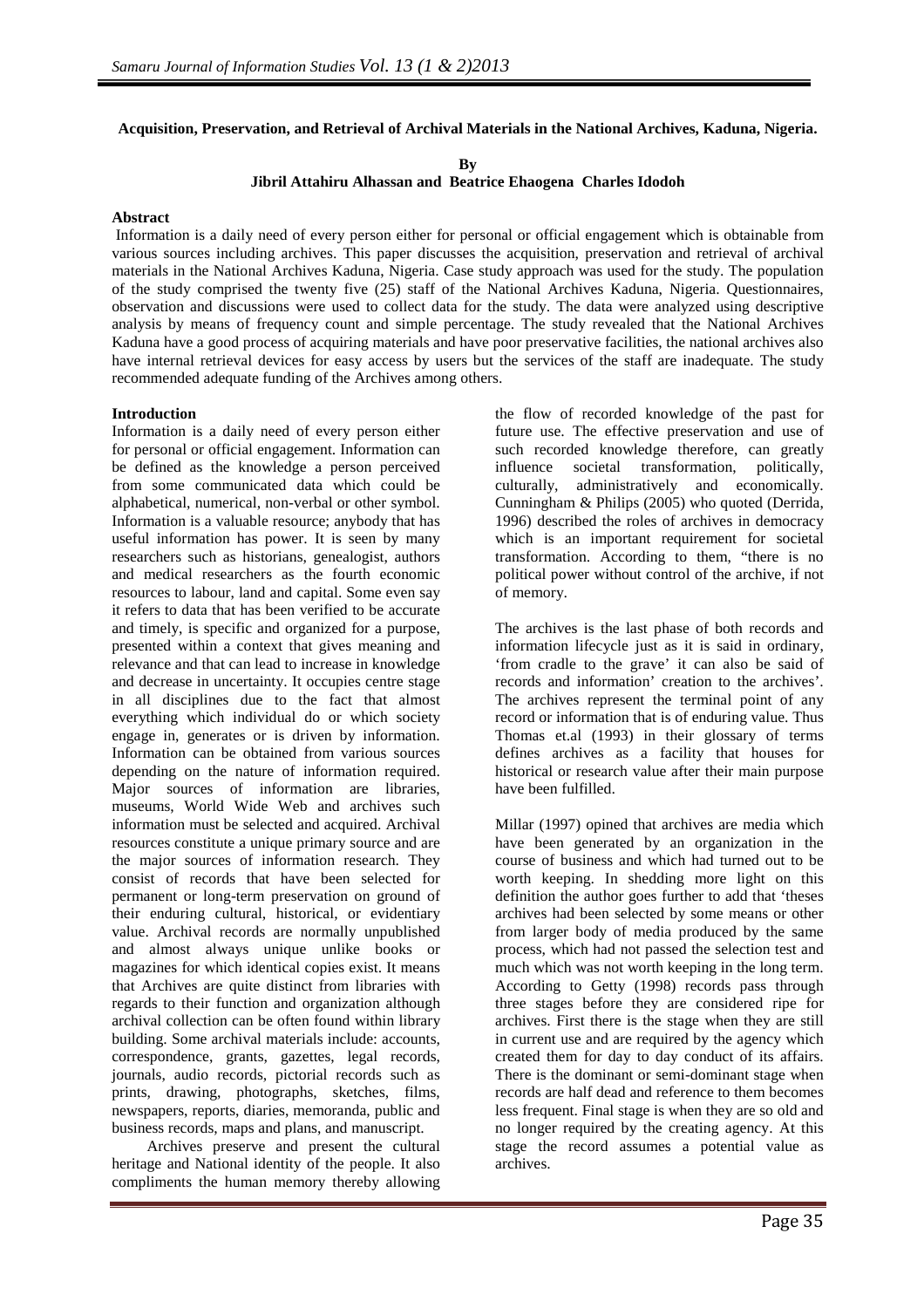On the  $14<sup>th</sup>$  of November 1957 the public Archives ordinance no.43 was passed and it authorized the establishment of the National Archives of Nigeria to provide for the preservation of public Archives. The act empowered the National Archives of Nigeria to establish as many branches as might be deemed necessary and convenient. From 1954 to 1982 the National Archives of Nigeria have establishes branches with headquarters in Lagos.

The National Archives Kaduna was opened in June 1957 when the work on the accessioning of records of the secretariat, Northern provinces was pronounced. In 1963 the permanent building was opened. The Archive is very spacious and houses a large collection of records though with few number of staff. Some of the collections are either in Arabic or Hausa languages. In view of the fact that many information seekers are familiar with the library than with archives, it becomes imperative to investigate the challenges of acquisition, preservation and retrieval of information in the archives.

# **Objectives of the study**

The following are the objectives of the study;

- 1. To find out the methods of acquisition of archival materials at the National Archives Kaduna.
- 2. To find out methods of preservation for archival material at the National Archives Kaduna.
- 3. To ascertain the adequacy for staff of effective service delivery in the National Archives Kaduna.
- 4. To determine the nature of resources kept in the National Archives Kaduna.
- 5. To find out the methods of the retrieval of archival information in the National Kaduna.
- 6. To determine problems of acquisition, preservation and access to archival information at the National Archives Kaduna.

### **Literature Review**

According to UNESCO (1976), the preservation and accessibility of archives among successive generations constitute the greatest single treasure of the human heritage. Archival records are usually appraised, retained, organized and preserved according to acceptable standard and procedures. The concept of access was considered as one of the most important aspect of archival administration by Abioye (2009). He described access in archival context as the availability of records/archives for consultation as a result both of legal authorization and the existence of finding aids. According to Harold (1977) access in archival operations is the availability of archival resources to users. This means making available (for use) of archival materials to users through the provision of archival services. It is certainly beyond arguments that, the preservation of archival records whether on paper and the more modern form of information documentation cannot in any way serves a meaningful purpose without provision of access to the records. The purpose of selecting, acquiring and preserving archives is to make them available for use. Intellectual and physical accessibility are vital components of managing these important information resources.

Baumann (1986); Jimerson (2007) and Prom (2003) emphasized the need for archival records to be properly described and organized fallowing patterns establish during their original use and creation. Prom (2003) further posited that, to retain a proper context for interpreting the actions of an individual or organization, archival files must be properly arranged and described. A good archival practice mandates that the records of an organization, the personal paper of an individual or the aggregation of a documentary collection be described and arranged following patterns established during original use and creation.

Jimerson (2002) also justified the use of provenance principles as an important factor of consideration in describing archival records. "The fundamental archival principles of provenance and original order dictate that, archival records should be organized by office of origin or records creator and that the original filing order should be maintained whenever possible". Also, Akporhonor and Iwhiwhu (2007) indicated that, description and arrangements in archival context not only ensure proper organization of the records but also facilitate quick and easy access to the records when required.

Today archives can include a broad range of material in variety of media archives might be public and corporate records generated by government, business or private papers and records (manuscript) created or kept by individuals. They could be paper documents such as letters, diaries or they may include other media items such as photographic images, maps architecture records, films and even machine readable records generated by computers. Evborokhai (1990) described the nature and coverage of archival resources to include books, paper, maps, photographs, machine readable materials either documentary materials regardless of physical form or characteristics generated or received by a department or organization in connection with the transaction of its business and preserved as evidence of its functions, policies, decision, operations or activities or because of the information value in them.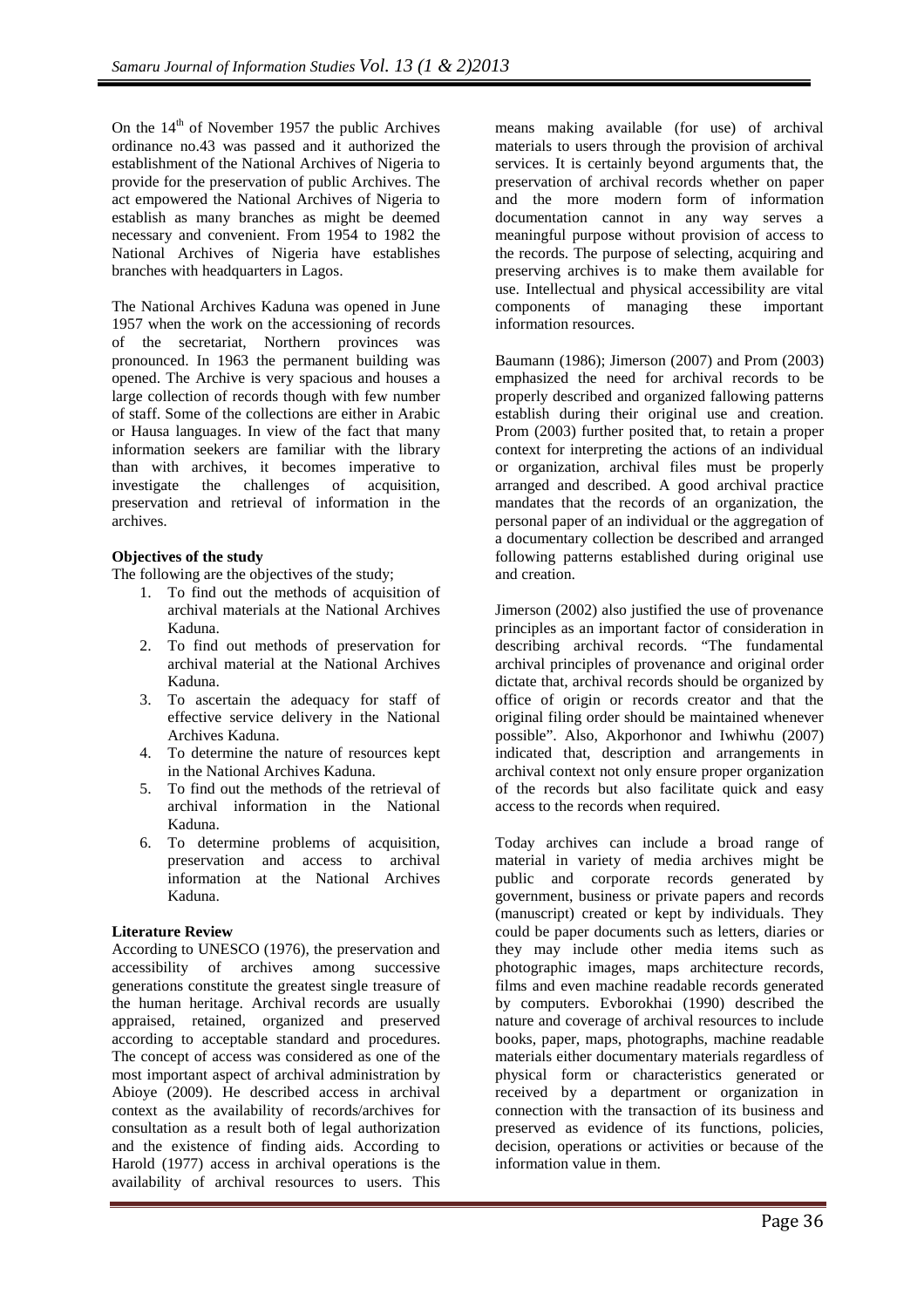Akinbulumo (1986) made an extensive search on the national archives Abuja. Her study centered on the acquisition and appraisal of archival documents in the national archives Abuja. The study was limited to acquisition and appraisal without going into archives resources and organization in the national archives of any other branch like Enugu, Ibadan and Lagos. Jato (1989) in his MLS thesis wrote extensively on establishing a university archives taking university of Maiduguri for a case study, he was able to develop a management scheme for the archives and recommended the description of the national union group based on the style of the national union catalogues of the manuscript collection of the library of congress. Again his work was limited to the university archives

Essien and Idika (1991) studied the selection and acquisition of manuscript materials in the national archives Abuja. In one of the conclusions reached they wrote" records are equally valuable to the historians whether engaged in writing political, cultural or religious history or the development of economic legal or judicial institution for the records are vehicles of evidence. The evidence they carry may be trivial, scandalous, treasonable spice.

Alhassan (1992) studied archival resources and organisation at the national Archives, Ibadan Nigeria and reported that archival resources included records of colonial administration, first newspaper in Nigeria, and other records of provisional offices. He reported further that office of providence was used in the organisation of the archives. The work like others also focused on Ibadan while the present study focused on Kaduna national archives. Furthermore, the work was carried out in 1992 twenty years before the present study. The present study is therefore justified.

# **Research methodology**

The case study approach was used for the study. The population of the study comprised of the twenty five (25) staff of the National Archives Kaduna. Total enumeration of all the 25 staff of the archive was carried for the study. Structured questionnaire was used for data collection. Observations of acquisitions, preservation and retrieval techniques adopted by the staff and users were also undertaken. The method of the analysis of data was by direct interpretation of responses to each question posed by the questionnaires by means of frequency count and simple percentage.

# **Data Analysis Demographic Information Table1: distribution of respondents by sex**

| <b>Table1: distribution of respondents by sex</b> |                  |                   |
|---------------------------------------------------|------------------|-------------------|
| <b>Variable</b>                                   | <b>Frequency</b> | <b>Percentage</b> |
| Male                                              | 19               | 76%               |
| Female                                            | n                | 24%               |
| Total                                             | つく               | 100%              |

| Table2: Distribution of Respondents by Academic Qualification |                 |          |                |  |
|---------------------------------------------------------------|-----------------|----------|----------------|--|
| <b>Oualification</b>                                          | Male            | Female   | Total          |  |
| <b>WASC/SSCE</b>                                              | 0               |          | 2(8%)          |  |
| ND/NCE                                                        | 12              |          | 14(56%)        |  |
| $HND/B$ .sc/ $B.A$                                            |                 | 2        | 7(28%)         |  |
| <b>Higher Degree</b>                                          |                 | $\Omega$ | 2(8%)          |  |
| Total                                                         | 19              | 6        | 25(100%)       |  |
| <b>Table3: Methods of Archival Acquisition</b>                |                 |          |                |  |
| <b>Methods</b>                                                | Yes(percentage) |          | N <sub>0</sub> |  |
| Donations                                                     | $25(100\%)$     |          | $0(0\%)$       |  |
| Purchase                                                      | 21 (84%)        |          | 4(16%)         |  |
| Soliciting                                                    | 20(80%)         |          | 5(20)          |  |
| Willful submission                                            | $25(100\%)$     |          | $0(0\%)$       |  |
| Forceful takeover                                             | 16(64%)         |          | 9(36%)         |  |

Table1 shows that 19(76%) of the respondents are males while 6(24%) are females which implies that there were more males than females.

In Table 2, it is shown that  $14(56%)$  of the respondents have either National Diploma or Nigeria Certificate in Education, 7(28%) have either Higher National Diploma or Bachelor degree, 2(8%) have Ordinary level certificate and higher degree

respectively. This implies that more than half of the respondents have intermediate certificates.

As shown in Table3, all the 25(100%) respondents affirmed that the archive acquire its materials by donation, 21(84%) respondents stated that they acquire by purchase while 4(16%) said no, 20 respondents (80%) also agreed to acquisition by soliciting while 5(20%) disagreed, 25 respondent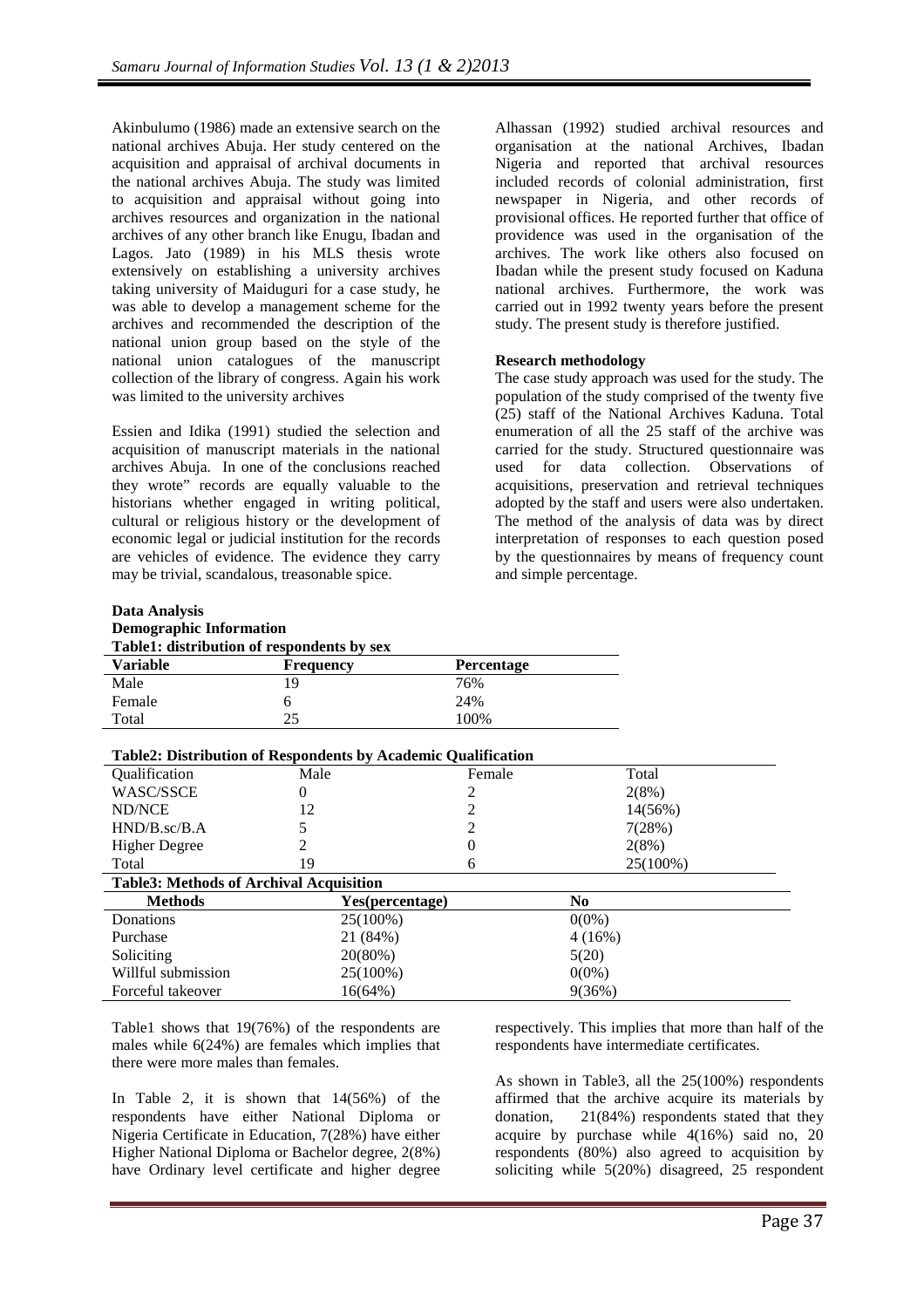(100%) agreed that they acquire by willful submission and 16(64%) respondents stated that they acquire by forceful takeover while 9(36%) disagreed. These methods of archival acquisition are adopted by national archives in acquiring archival materials. From the researcher observation and findings the national archives Kaduna practice all the methods of archival acquisitions mentioned in the above table, .but donation and willful submission are the commonest means.

Table 4 shows that all the 25 respondents (100%) affirmed that the archives acquire these archival materials which includes manuscripts, old newspapers, colonial records, Arabic manuscripts and audio-visual records while 15(60%), 19(76%) respondents affirmed to operational files and digital collections respectively and 10(40%) , 6(24%) disaffirmed to acquiring operational files and digital collections. From physical observations all the items listed above were seen in the archives collections. Quantities of Arabic manuscripts were found with some video collections of history.

Table5 shows that all respondents 25(100%) affirmed to the following methods of preservation which includes air-conditioning, fumigation, microfilming and binding are used in the preservation of the archival materials. However, only 7(28%) of the respondents agreed that they use electro copying for preservation while 18

respondent (72%) negate the use of electro-copying as a preservative method which shows that electro copying is not a used in the national archives Kaduna. From the researcher observation during the visit the air-conditioners were faulty leaving the archival collections very dusty which accelerates the deterioration of the collections and from discussions the archives have not been fumigated for years. The findings from observation and discussions reviewed that the faulty air-conditions and lack of fumigations are due to poor funding from the government leading to the lack of maintenance of the archive collections.

In Table 6, five respondents (20%) affirmed they had sufficient staff to meet service delivery while twenty (20) respondents (80%) deny having sufficient staff to meet services delivery, eighteen (18) respondent (72%) attested to having staff with requisite qualification in archive management from table two(2) most of the respondent all have been trained professionally in higher institutions while seven  $(7)$  respondent  $(28%)$  deny this fact, from the researcher findings and analysis most of the staff in the Kaduna national archives have requisite qualification. Training of staff internally to meet demand fourteen (14) respondents (56%) attested to it while eleven (11) respondents (44%) denied it, adequacy of staff was affirmed by eight (8) respondents (32%) while seventeen (17) respondents (68%) disagreed to the adequacy of staff.

| Table 4: Types of Archival Materials    |             |             |                |  |
|-----------------------------------------|-------------|-------------|----------------|--|
| <b>Types of archival materials</b>      |             | <b>Yes</b>  | N <sub>0</sub> |  |
| Manuscripts                             |             | 25(100%)    | $0(0\%)$       |  |
| <b>Operational files</b>                |             | $15(60\%)$  | $10(40\%)$     |  |
| Old Newspapers                          |             | $25(100\%)$ | $0(0\%)$       |  |
| Colonial records                        |             | $25(100\%)$ | $0(0\%)$       |  |
| Arabic manuscripts                      |             | $25(100\%)$ | $0(0\%)$       |  |
| Digital collections                     |             | 19(76%)     | 6(24%)         |  |
| Audio – visual collections              |             | $25(100\%)$ | $0(0\%)$       |  |
| <b>Table 5: Methods of Preservation</b> |             |             |                |  |
| <b>Method</b>                           | <b>Yes</b>  | No.         |                |  |
| Air-conditioning                        | 25(100%)    | $0(0\%)$    |                |  |
| Fumigation                              | $25(100\%)$ | $0(0\%)$    |                |  |
| Microfilming                            | $25(100\%)$ | $0(0\%)$    |                |  |
| Binding                                 | $25(100\%)$ | $0(0\%)$    |                |  |
| Electro copying                         | 7(28%)      | 18(72%)     |                |  |

#### **Table 6: Requisite Staff availability**

| <b>Staff information</b>                  | Yes       | No         |
|-------------------------------------------|-----------|------------|
| Sufficient staff to meet service delivery | $5(20\%)$ | $20(80\%)$ |
| Requisite qualification of staff          | 18(72%)   | 7(28%)     |
| Staff trained internally to meet demand   | 14(56%)   | $11(44\%)$ |
| Adequacy of staff                         | 8(32%)    | 17(68%)    |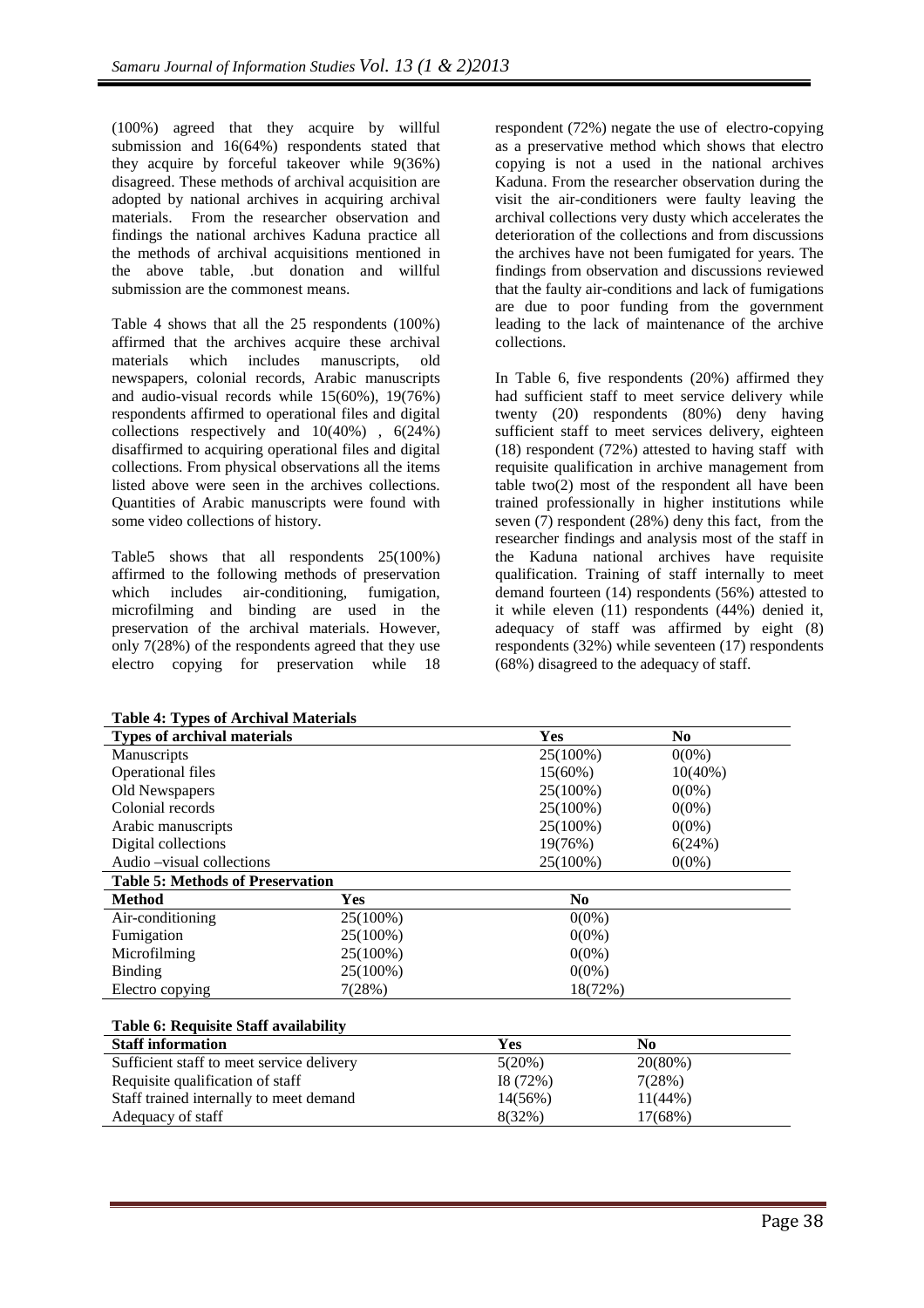| Tuble 7, Altennethen and Rettieval Methods |             |            |
|--------------------------------------------|-------------|------------|
| <b>Methods</b>                             | <b>Yes</b>  | No         |
| Catalogue                                  | 9(36%)      | $14(64\%)$ |
| Index                                      | $15(60\%)$  | $10(40\%)$ |
| Arranged by office of by providence        | $25(100\%)$ | $0(0\%)$   |
| Arranged by subject                        | 21(84%)     | 4(16%)     |
| Arranged by title                          | 17(68%)     | 8(32%)     |
| Availability of internal retrieval devices | 20(80%)     | 5(20%)     |

**Table 7: Arrangement and Retrieval Methods** 

As shown in Table 7, retrieval of archival materials using catalogue was affirmed by 9 respondents (36%) and 14 respondents (64%) nullify the use of cataloging as a retrieval method, retrieval of archival materials by index 15 respondents (60%) affirmed and 10 respondent (40%) negate the use of retrieval by index. Arrangement methods of archival material for easy access are done by office of providence, by subject and by title to ease retrieval of material by patrons/users and 20 respondents (80%) attested to having internal retrieval device while five (5) respondents 20% negate the availability.

### **Summary of Findings**

Findings show that the methods of acquisition archival materials in the National Archives Kaduna include purchase, donations, willful submission, soliciting and forceful takeover. The materials acquired into the archives includes old newspaper, Arabic manuscripts, colonial records, operational files and manuscripts, it was also discovered that the holdings go beyond paper materials as other information format are also available such formats are audio-visual collection and digital materials. The study also found that the methods of preservation of the archival collections included air-conditioning, fumigations, binding, microfilming and electrocopying. However, from observation it was found that electro copying is not used as a preservative method, the archives have not been fumigated for years and all the air conditioners are faulty awaiting repairs.

The study also discovered that the National archives Kaduna lack sufficient staff and inadequate of staff to meet service delivery but also majority of the staff are trained internally and have requisite qualification to meet the requirements. Finally archival materials/collections are arranged for easy retrieval. Archival materials/collection are arranged by office of by provenance, by title and by subject while retrieval are done by catalogue and by index. The National Archives Kaduna also have internal retrieval devices.

### **Conclusion**

 Based on the findings of this study, it is concluded that the National Archives Kaduna have a well organized method of acquiring, arranging and retrieving archival materials for research, the

national archives have sufficient resources for research and the archival material are not properly maintain which results to deterioration and eventual loss. Although the staff have required qualification but they are inadequate which results to poor service delivery.

### **Recommendation**

In view of the findings made above and conclusions reached, the following recommendations are made:

- 1. The Federal Government of Nigeria should fund the Department of National Archives so as to acquire archival materials from all federal departments in any part of the country.
- 2. The National Archives Kaduna should intensify efforts to generate revenue to maintain the facilities for the preservation of the materials.
- 3. The National Archives Kaduna should employ more qualified staff to meet service delivery and to ensure adequacy of service.

#### **References**

Abiola, A. (2009). Searchers' perceptions of access regulations in Nigerian national archives. *Library Philosophy and Practice*. Available at a state at the state at a state at a state at  $\alpha$ http://unllib.unl.edu/LPP/abioye.htm

Akporhonor, B.A., & Iwhiwhu, E.B. (2007). The management of staff records at Delta State University Library, Abraka, Nigeria. *Library Philosophy and Practice*. Available at

http://unllib.unl.edu/LPP/akporhonoriwhiwhu.htm

- Alhassan, J.A (1992) *Archival Resources and Organisation in the National Archives, Ibadan, Nigeria.* BLS project, Department of Library and Information Science, Ahmadu Bello University, Zaria, Nigeria.
- Baumann, M.R. (1986). *A manual of archival*
- *techniques. Rev. ed*. USA: Pennsylvania Historical and Museums Commission.
- Best, W.J., & Khan, J.V. (1989). *Research in education*. New York: Prentice Hall of India.
- Busha, C.H. (1980). *Research methods in librarianship*. London: Academic Press.
- Christopher, F.P. (2003). Reengineering archival access through OIA protocols. *Library Hi Tech*